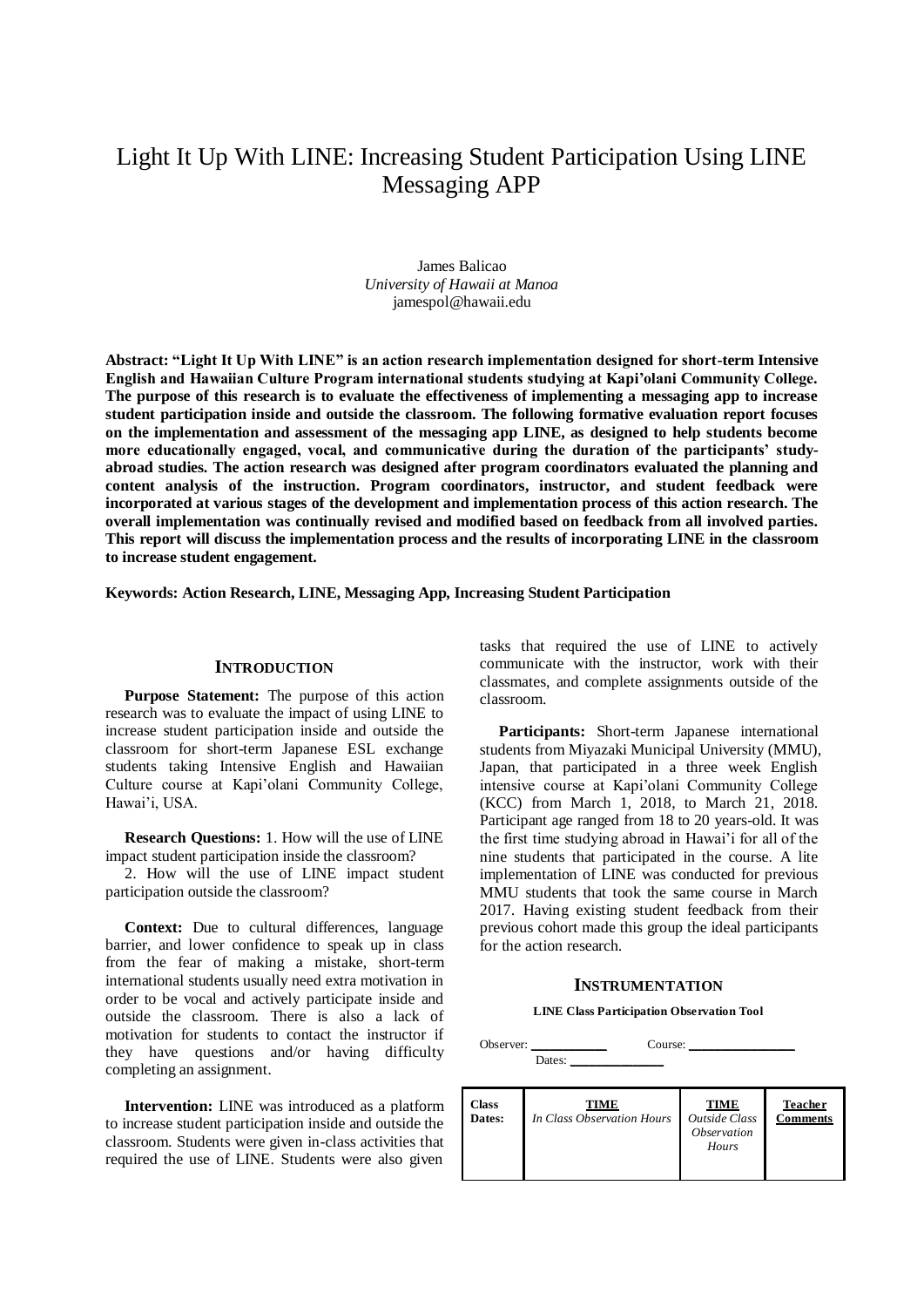| T <sub>1</sub><br>0:00<br>HR | T <sub>2</sub><br>0:30<br>HR | T <sub>3</sub><br>1:00<br><b>HR</b> | T1<br>1:30<br>HR | D1<br>4:30<br>PM | D <sub>2</sub><br>11:59<br>PM |  |
|------------------------------|------------------------------|-------------------------------------|------------------|------------------|-------------------------------|--|
|                              |                              |                                     |                  |                  |                               |  |
|                              |                              |                                     |                  |                  |                               |  |

| T1 to T5 Observation |            |        | D1 to D2 Observation | <b>Observations:</b> |
|----------------------|------------|--------|----------------------|----------------------|
| Scale:               |            | Scale: |                      |                      |
| 1.                   | Very quiet |        | Very unengaged       |                      |
| 2.                   | Ouiet      | 2.     | Unengaged            |                      |
| 3.                   | Neutral    | 3.     | Neutral              |                      |
| 4.                   | Talkative  | 4.     | Engaged              |                      |
| 5.                   | Very       | 5.     | Very engaged         |                      |
|                      | talkative  |        |                      |                      |

Figure 1.Class Observation Tool

Students have high participation level when

- 1) Able to engage in in-class activities
- 2) Able to pay attention to instruction
- 3) Able to discuss current discussion topic
- 4) Able to post LINE assignment on time
- 5) Able to reply classmate with quality and relative feedback for an online assignment

Students have low participation level when

- 1) Does not show interest/lost during in-class activities
- 2) Fall asleep, play with mobile devices, or chat with a classmate during instruction
- 3) Not paying attention to the current discussion topic
- 4) Post LINE assignment late
- 5) Don't reply or reply is not adequate to complete the assignment

### **Definition of terms and codes**

#### **English Workshop Course**

- Three week course
- Two hours per class
- Eight class meetings

**T1:** First Class Observation Time Interval. Class time minute 0:00 to 0:30 minutes

**T2:** Second Class Observation Time Interval. Class time minute 0:30 to 1:00 hour

**T3:** Third Class Observation Time Interval. Class time hour 1:00 to 1:30 hour/minutes

**T4:** Fourth Class Observation Time Interval. Class time hour 1:30 to 2:00 hour

#### **In-Class Observation Scale**

- 1) Very quiet
- 2) Quiet
- 3) Neutral
- 4) Talkative
- 5) Very talkative

Outside of Class LINE Assignment Observation. Observed time intervals were set between students' last class of the day at 4:30 p.m. and the due date of their LINE assignments at 11:59 p.m. before the next class meeting.

**D1:** From 4:30 p.m. on the day of the current class session meeting

**D2:** 11:59 p.m. of when the current assignment is due

#### **Outside of Class Observation Scale**

- 1) Very unengaged
- 2) Unengaged
- 3) Neutral
- 4) Engaged
- 5) Very engaged

## **IMPLEMENTATION**

The observation tool and the following observation procedures were implemented during the eight inclass meeting sessions and the time interval between in-class meetings for the three-week-long Intensive English and Hawaiian Culture program.

1. In-Class Procedure: LINE was observed and integrated into four different intervals throughout the English Workshop Course.

- T1: Student presents their LINE homework at the beginning of each class
- T2: No LINE integration. Course lecture session
- T3: Integrate LINE to complete the class activity of the day
- T4: Remind students to complete their assigned LINE homework at the end of each class

Observation Method: From a scale of 1 to 5 with 1 being very quiet, 3 being neutral, and 5 being very talkative, the instructor observed and rated the students' participation level using the observation protocol. LINE was not actively integrated into T2 and for the majority of T4 in order to observe the difference in behavior when LINE was used/not used during the class period.

2. Outside of Class Procedure: Instructor integrated LINE in time intervals between class meetings for the English Workshop Course.

- D1: Teacher posts a question on LINE's "Notes" section
- D2: Due date for each student to complete the assignment by responding to the discussion question and/or posting a photo/video.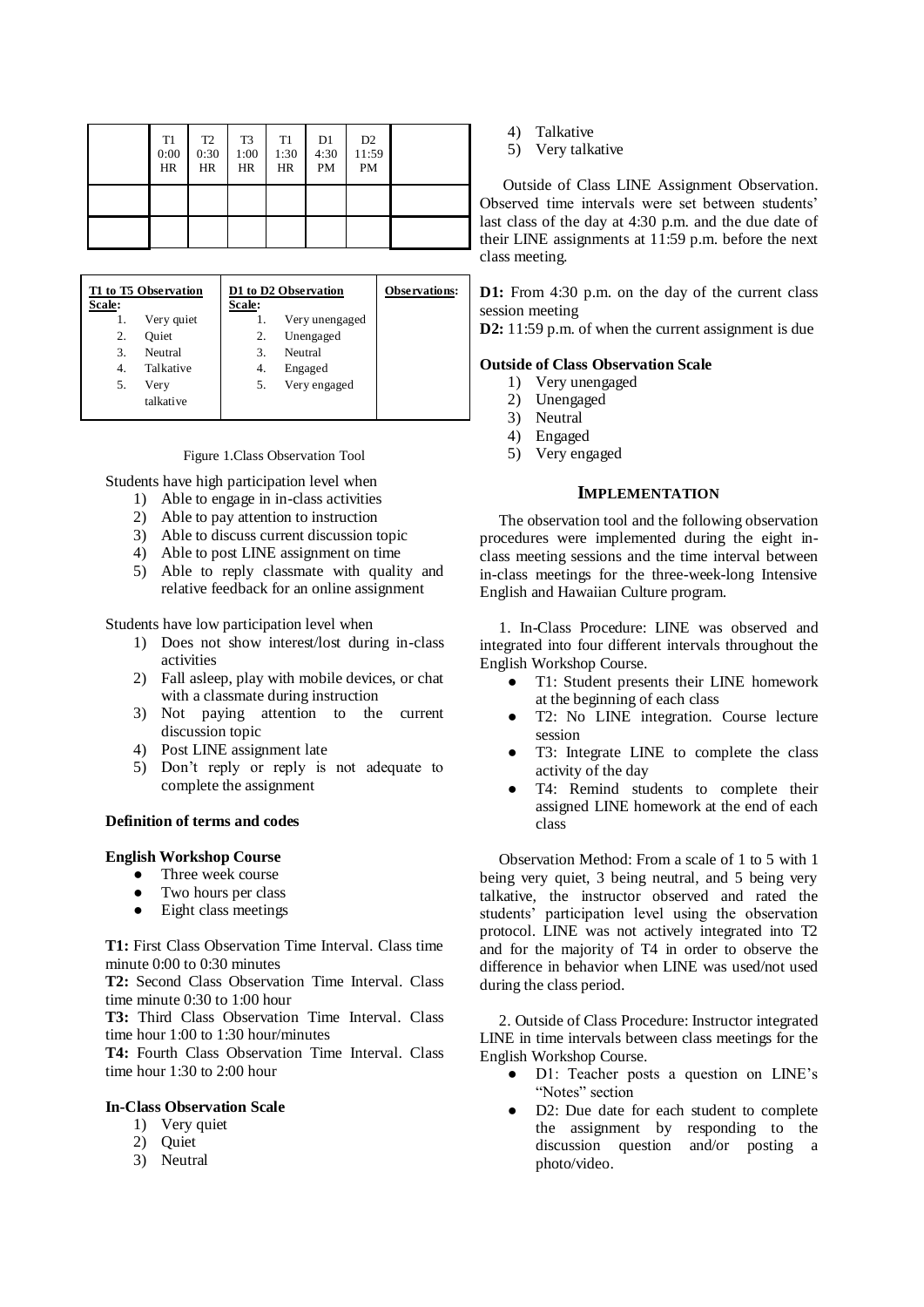Observation Method: From a scale of 1 to 5 with 1 being very unengaged, 3 being neutral, and 5 very engaged, the instructor observed and rated the students' participation level by assessing the quality, promptness, and relatedness of their online assignment posts using the observation protocol.

# **Implementation table:**

| Phase of<br>Approximat<br>e duration<br>Study |         | Action                                                                                                |  |  |
|-----------------------------------------------|---------|-------------------------------------------------------------------------------------------------------|--|--|
| 1 week<br>1) Planning                         |         | Developed plan, protocol, and<br>lesson. Received feedback<br>from program coordinators.              |  |  |
| 2)<br>Implementat<br>ion                      | 3 weeks | Observed class using<br>protocol. Data entry with the<br>observation                                  |  |  |
| 3) Analysis                                   | 1 week  | Data analysis.                                                                                        |  |  |
| 1 week<br>4)<br>Reflection                    |         | Conclusion/Discussion.<br>Develop a prioritized list of<br>recommendations for<br>change/improvement. |  |  |

Figure 2.Implementation Table

# **DATA ANALYSIS**

After the implementation period, data were analyzed by individually evaluating the results of the observation scales in each designated observation hours. The gathered data was used to determine the positive/negative impact of the use/absence of LINE from T1-T4 and D1-D2. If the average scores per time period were higher than 4.0, it translated to the success of using LINE to increase student participation. If the score is lower than 3.0, it translated to the implementation of LINE needing more improvement and exploration of different techniques to increase student participation. Average scores between 3.0 to 4.0 were considered a neutral result.

The action research was completed in 6 weeks: 4 weeks of planning and implementation and 2 weeks of data analysis and suggested revisions. For this to be a successful data analysis, multiple implementations and data iterations must be completed with future courses. Program revisions and improvements will be incorporated per new action research implementation.

| R<br>esults: |
|--------------|
|--------------|

| <b>Class</b> | TIME                 | TIME                        | <b>Teacher Comments</b> |
|--------------|----------------------|-----------------------------|-------------------------|
| <b>Dates</b> | In-Class Observation | <i><b>Outside Class</b></i> |                         |

|                      | <b>Hours</b>     |                              |                  | <i><b>Observation</b></i><br><b>Hours</b> |                  |                   |                                                                                                                                                                                          |
|----------------------|------------------|------------------------------|------------------|-------------------------------------------|------------------|-------------------|------------------------------------------------------------------------------------------------------------------------------------------------------------------------------------------|
|                      | T1<br>0:00<br>HR | T <sub>2</sub><br>0:30<br>HR | T3<br>1:00<br>HR | T <sub>4</sub><br>1:30<br>HR              | D1<br>4:30<br>PM | D2<br>11:59<br>PM |                                                                                                                                                                                          |
| 3/2<br>10am<br>12pm  | $\overline{c}$   | 4                            | $\overline{c}$   | $\overline{c}$                            | 1                | 5                 | Students were<br>adamant about using<br>LINE for in-class<br>and homework<br>activities.                                                                                                 |
| 3/5<br>2pm<br>4pm    | 5                | 1                            | 5                | 3                                         | 2                | 5                 | Students were not<br>responsive and<br>focused less during<br>T2.                                                                                                                        |
| 3/14<br>10am<br>12pm | 5                | $\overline{c}$               | 5                | 3                                         | 3                | 5                 | Some students asked<br>for Hawai'i<br>recommendations<br>outside of class time.                                                                                                          |
| 3/16<br>9am<br>11am  | 5                | $\overline{4}$               | 5                | 5                                         | $\overline{4}$   | $\overline{4}$    | Students started<br>submitting<br>homework early<br>(D1). Some students<br>submitted homework<br>late $(D2)$ .                                                                           |
| 3/19<br>10am<br>12pm | 5                | 3                            | 4                | $\overline{c}$                            | 5                | 5                 | Students used<br>lunchtime to<br>continue LINE in-<br>class activities.                                                                                                                  |
| 3/20<br>9am<br>11am  | 5                | 3                            | 4                | 3                                         | N/A              | N/A               | Students enjoys<br>presenting their<br>LINE homeworks at<br>the beginning of each<br>class period.                                                                                       |
| 3/20<br>11am<br>1pm  | 5                | 3                            | 5                | 5                                         | 5                | 5                 | Students<br>incorporated LINE in<br>their Mini Expo<br>presentations.<br>Students asked<br>suggestions to<br>improve final<br>presentation.                                              |
| 3/21<br>9am<br>11am  | 5                | N/A                          | N/A              | 5                                         | 5                | N/A               | Students used<br>components of their<br>LINE assignments to<br>prepare and present<br>outstanding<br>presentations.<br>Students sent<br>messages even after<br>program was<br>completed. |
| Avg.                 | 4.62             | 2.85                         |                  | 4.28 3.50                                 | 3.57             | 4.83              |                                                                                                                                                                                          |

#### Figure 2.Implementation Table

After 3 weeks of observation and data collection, the observation protocol result showed that students have the highest in-class participation rate at T1 and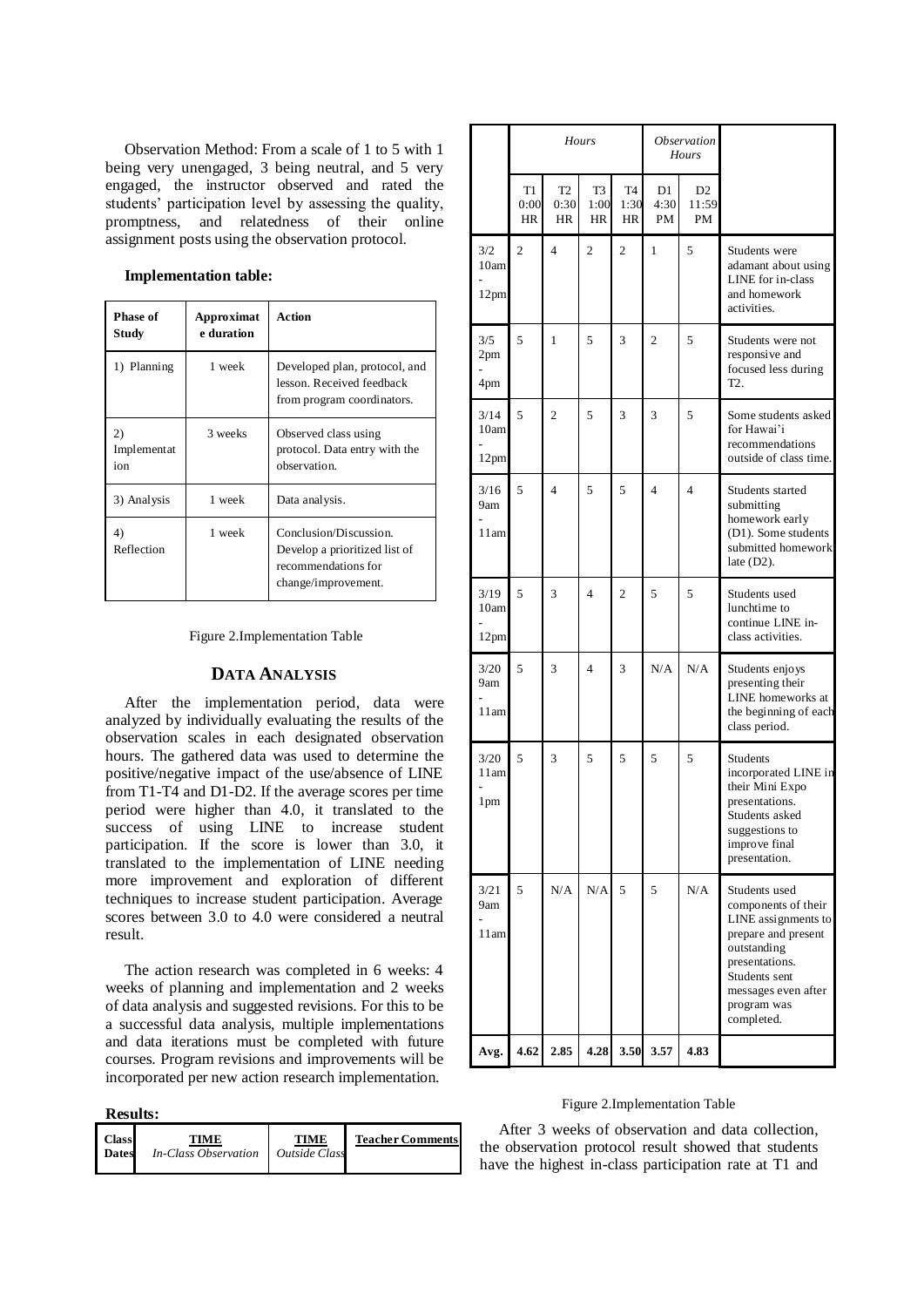T3. The students were always asked to present their LINE homework at the beginning of the class (T1). Students were hesitant and felt shy at the beginning of the program, however, they always gave their full effort and attention when presenting, listening to their peers, and providing personal comments and suggestions. Some students commented that presenting their homework at T1 forces them to wake up at the beginning of the class. T3 had the second highest rate of student participation averages. T3 required the use of LINE for students to complete their in-class activities. Sample in-class LINE activities included capturing photos/videos, sharing cultural drawings, and responding to discussion posts. Students found it convenient sharing and presenting their classwork using LINE. T4 had a neutral result in increasing student participation. LINE was only incorporated in the last 10 minute of the class where the students' LINE homework was explained. Students were more open to asking questions, talking to their classmates for advice, and checking their LINE's Note section to read and discuss the description of the homework. Students had the lowest averages at T2, where the actual use of LINE was not incorporated at all. LINE homework and reflections were brought up for T2 in hopes of encouraging students to be more vocal in the course, however, the results were not as successful as T3 when students can use their LINE to actively participate in class. Students were asked to raise their hand if they have any questions/comments/concerns during T2 with a very minimal result of students responding to speak up in class. During T3, students were allowed to type a question and send it through LINE before vocally explaining any questions/comments/concerns that they had just shared on the class' group chat. Compare to T3, students were more open in sharing their thoughts in class if they were able to send it as an SMS first instead of the traditional way of raising their hands to voice their opinions in T2.

After 3 weeks of observation and data collection, the observation protocol results showed that students had a steady increase of student participation rate outside the classroom at D1 and students had the highest overall participation rate at D2. After each class sessions, students started to ask more questions and initiated their own conversations on LINE. During D1, students sent messages to their fellow classmates and the instructor in regard to classwork discussions, homework help, and personal questions; shopping, transportation, food, Hawaiian songs, scenic spots, etc. The steady improvement showed that students started to feel more comfortable engaging with one another outside the classroom after each class sessions. D2 is the day when homework is due so it was normal to witness the most LINE traffic during this observation period. Students always submitted their homework during D2; three students

had a bad internet connection during one iteration so they submitted their homework 15 minutes late, however, they individually initiated a discussion post on LINE to take responsibility and explain their situation to the class. D2 offered the most consistent student engagement and collaboration with the use of LINE outside classroom hours.

## **CONCLUSION/DISCUSSION**

The messaging app, LINE, was introduced as an intervention to increase student participation inside and outside the classroom for short-term ESL students. The class participation observation tool results showed that students were more engaged and vocal when the use of LINE was required/incorporated into the course lessons and assignments. With proper planning and academic design, a messaging app with SMS and discussion posting capabilities can be used to enhance student participation. However, an instructor should not include the use of a messaging app, such as LINE, just for the sake of incorporating a technology in the classroom. The tool must coincide with the goals, learning objectives, and target audience of the course. The use of LINE was a success in this action research because extensive planning and revisions were conducted with the program coordinators to refine the content and usability of LINE within each lesson and assignments. Usability testing and research were also conducted to identify the most common messaging app used by the target audience (all of the students that participated in this study already used LINE in their daily lives in their home country). The goal of the Intensive English and Hawaiian Culture program was to provide these students the most engaging and educationally enhancing learning experience during the length of their study abroad program. Based on the results of this research, LINE contributed a significant role in encouraging and inspiring students to become more participative during and outside of their class sessions. LINE provided a platform for students to become more communicative and vocal with their own questions/opinions/suggestions that would not have been possible otherwise if the class was conducted in a traditional fashion without any technological intervention. Thus, the action research was successful in incorporating a messaging app to increase student participation and enhancing the study-abroad learning experience.

# **APPENDIX**

- [LINE Class Participation Observation Protocol](https://docs.google.com/document/d/1pny60slRgelyiEgWdbAfA9wqohWLzr5kbEr1SpfLyl8/edit?usp=sharing) 
	- https://docs.google.com/document/d/1pny60slRg elyiEgWdbAfA9wqohWLzr5kbEr1SpfLyl8/edit? usp=sharing